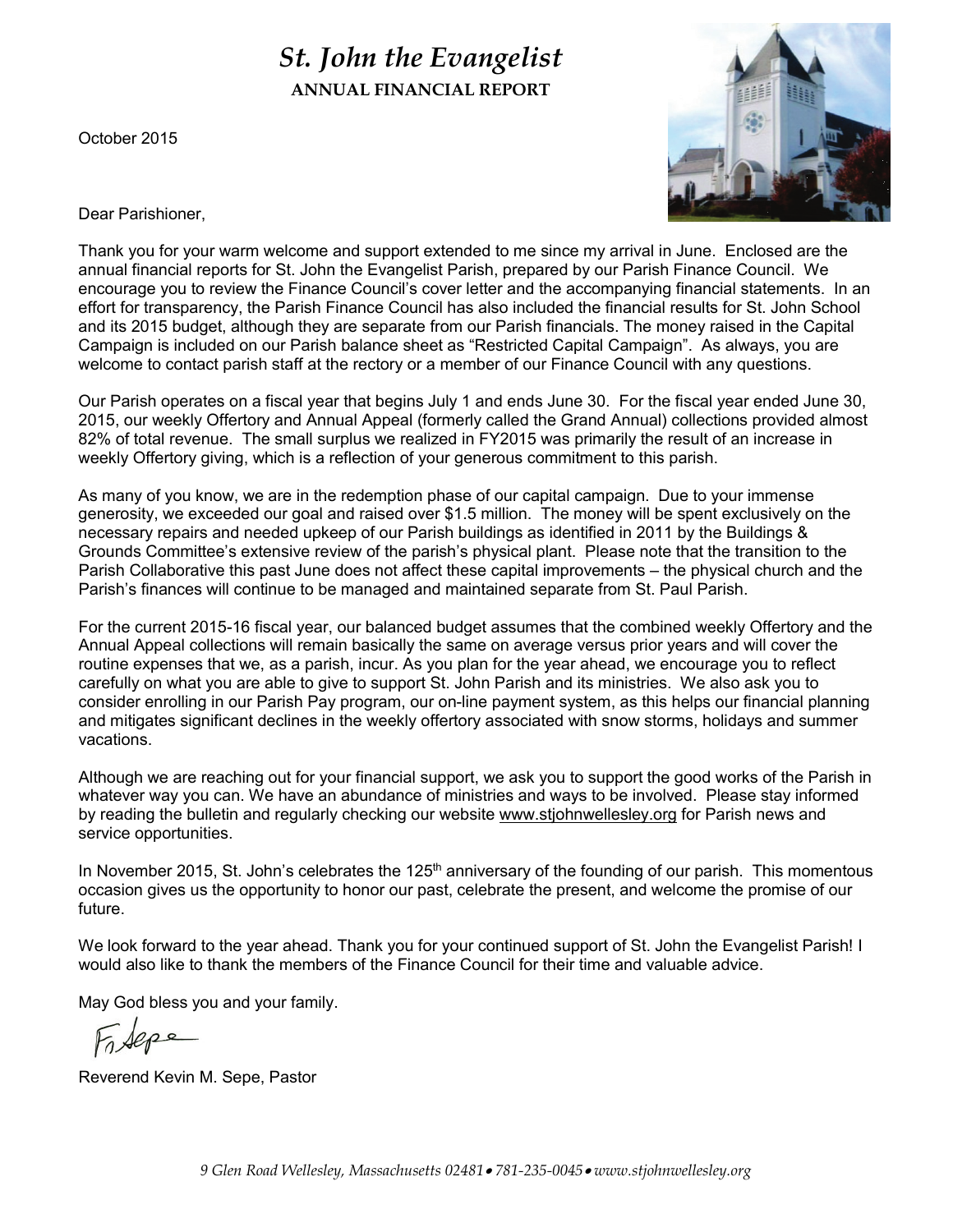November 3, 2015

Reverend Kevin M. Sepe Pastor St. John the Evangelist Parish 9 Glen Road Wellesley, MA 02481

### **PARISH Financial Report for the Fiscal Year Ended June 30, 2015**

Dear Father Sepe,

We have reviewed the following **PARISH** unaudited financial statements as of June 30, 2015:

- 1. **Statement of Revenues and Expenditures** (actual results for the fiscal years ended June 30, 2014 and 2015; and budgets for the June 30, 2015 and 2016 fiscal years)
- 2. **Statement of Financial Position** or balance sheet (as of June 30, 2014 and 2015)

Highlights and explanatory comments for our Parish financials are listed below.

- **For the fiscal year ended June 30, 2015**, the Parish reported a surplus of \$23,144 when excluding contributions to the Capital Campaign and excluding expenditures from the Capital Campaign to repair the Parish buildings.
- **Revenue** sources are grouped together at the top of the Statement of Revenues and Expenditures. Despite our Capital Campaign fund raising efforts last year, the Offertory came in higher than budgeted and 7% above the FY2014 actual -- a true testament to the generosity of our parishioners and the strength of the Parish. The Annual Appeal collection was just at the budgeted amount. Specifically, the Offertory contributed \$478,431 and the Annual Appeal contributed \$396,189.
- **Operating Expenses** increased by \$18,757, or 1.8%, in the 12-month period ending June 30, 2015 compared to actual spending for the same period in fiscal year 2014. This increase is due to a combination of property repairs and maintenance from last winter's storms as well as miscellaneous expenses associated with the parish anniversary and pastor retirement. The increase was offset by a \$20,028 reduction in administrative costs.
- **Capital Campaign.** The final total received financial commitments to the Capital Campaign equaled \$1,588,318. Those commitments can be paid over time and as of June 30, 2015 we have received \$1,148,786 against those commitments. From the funds contributed to the Capital Campaign, we spent approximately \$660,000 through June 30, 2015 and continue to do work on the heating and ventilation system in the church in the current fiscal year (FY2016). We expect to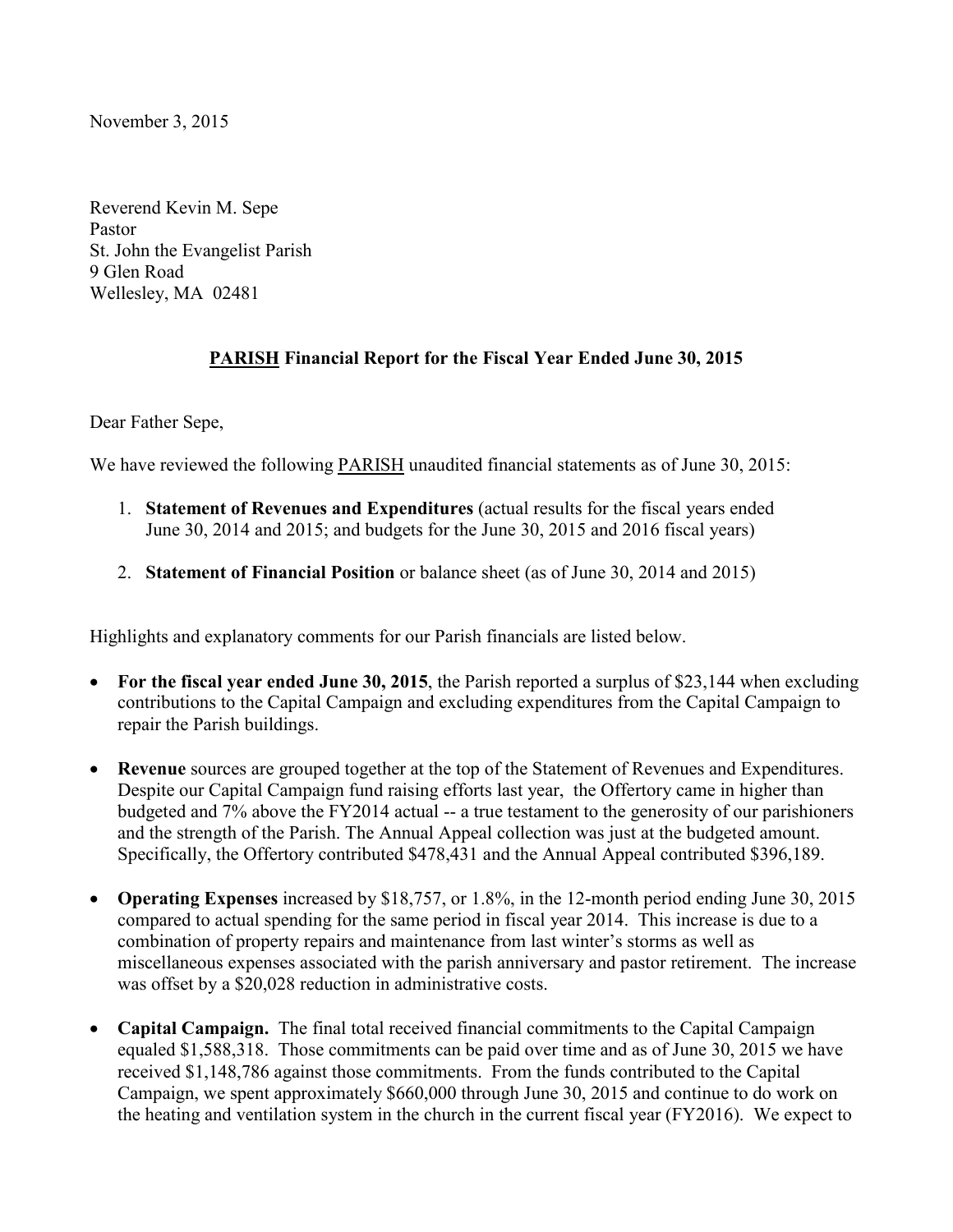receive payment of those remaining commitments in the coming years and will use the money received exclusively to pay for capital expenditures and repairs to our buildings and properties.

- The **FY2016 Budget** projects breakeven results as in prior years and a decrease in FY2015 spending of \$95,709 compared to actual spending in FY2015, largely accounted for by a decrease in administrative, miscellaneous, compensation and benefit costs. Revenues have been projected to be relatively consistent with prior year projections overall.
- **Statement of Financial Position as of June 30, 2015.** The financial statement of St. John the Evangelist Parish (the Parish) includes the accounts of the Central Office of the Parish, which include the operation of the Rectory, the Church, the Parish Center and funds raised (less any spent) for the Capital Campaign. St. John the Evangelist School (the School) is a mission of the Parish. The assets and liabilities of the School are not included in these financial statements and are attached separately and discussed in greater detail on subsequent pages. The unaudited financial statement of the Parish has been prepared on a basis of accounting that is not in accordance with generally accepted accounting principles, but is consistent with prior year presentations. The property, plant and equipment of the Parish are not reported on the books of the Parish, and all major improvements and repairs are expensed when incurred, which practice is not in accordance with generally accepted accounting principles. This has been done over the years to more accurately reflect the annual cash costs to maintain and upkeep the property and facilities in the Parish.

[Continued on the next page is a discussion of the financial statements for the School at St. John]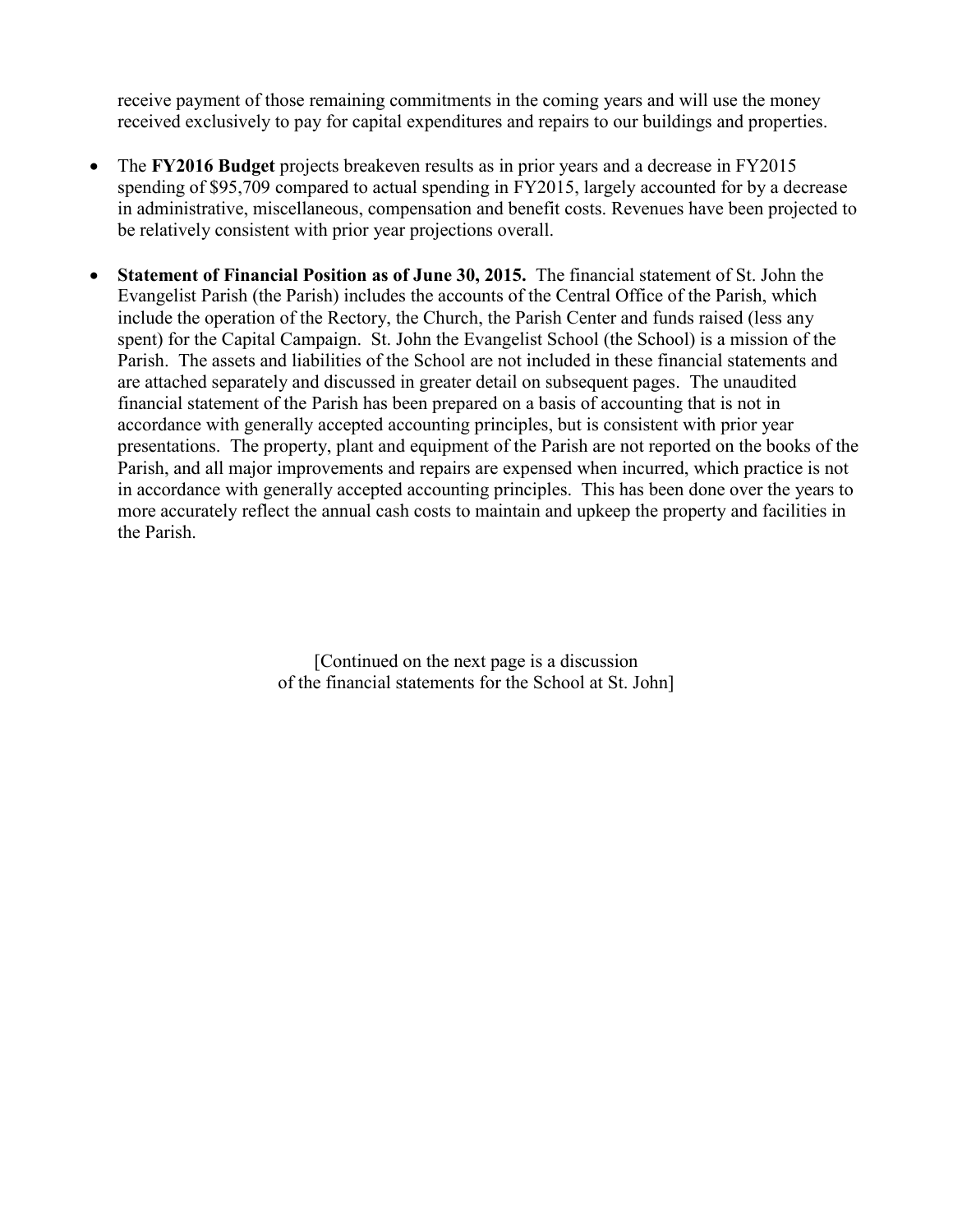### **SCHOOL Financial Report for the Fiscal Year Ended June 30, 2015**

We present the following SCHOOL unaudited financial statements as of June 30, 2015:

- 3. **Statement of Revenues and Expenditures** (actual results for the fiscal years ended June 30, 2014 and 2015; and budgets for the June 30, 2015 and 2016 fiscal years)
- 4. **Statement of Financial Position** or balance sheet (as of June 30, 2014 and 2015)

Highlights and explanatory comments for the School financials are listed below.

- **For the fiscal year ended June 30, 2015,** the School reported an operating loss of \$19,079 before capital expenditures are accounted for. The loss was primarily due to (i) a delayed funding by the school council received in FY2016 and (ii) an increase in expenses of \$49,453 this past year when compared to last year's expenses due to compensation and benefit increases.
- **Revenue** sources are grouped together at the top of the Statement of Revenues and Expenditures and totaled \$1,299,278 for the 12-month period ending June 30, 2015. The School's major sources of revenue are: (i) funds for a child attending the School (tuition, registration, and after school programs), which amounted to \$1,175,155, or almost 90% of total revenues, (ii) School fund raising, which amounted to \$35,467, or almost 3%, and (iii) the Parish's subsidy of \$50,000, or 3.8%.
- **Operating Expenses** increased \$49,453 but were over budget by only \$31,990 or 2.5%, in the 12 month period ending June 30, 2015. The FY2016 budget for operating expenses is estimated at \$1,342,050 and \$55,683 above FY2015 budgeted amount.
- **Capital Expenditures** were \$105,644 for the 12-month period ending June 30, 2015. This was due to painting of the interior school building as well as new windows, secure door access and area rugs. Capital expenditures for next year, FY2016, have been budgeted at \$40,000, which is an increase of \$20,000 from the FY2015 budgeted amount.

Attached are the 2014 and 2015 actual and 2015 and 2016 budgeted financial statements for the Parish and the School.

## *Respectfully submitted by the Finance Council, St. John the Evangelist Parish*

Stephen St. Thomas, Chair

Parish Finance Council Members:

Brian Boyce (Vice Chair), Joe Creonte, George Eldridge, Tom Fontaine, Rich Green, Lucy Kapples, Bob McDonnell, David Spinale, Anne Stabnick (secretary), and Stephen St. Thomas (Chair).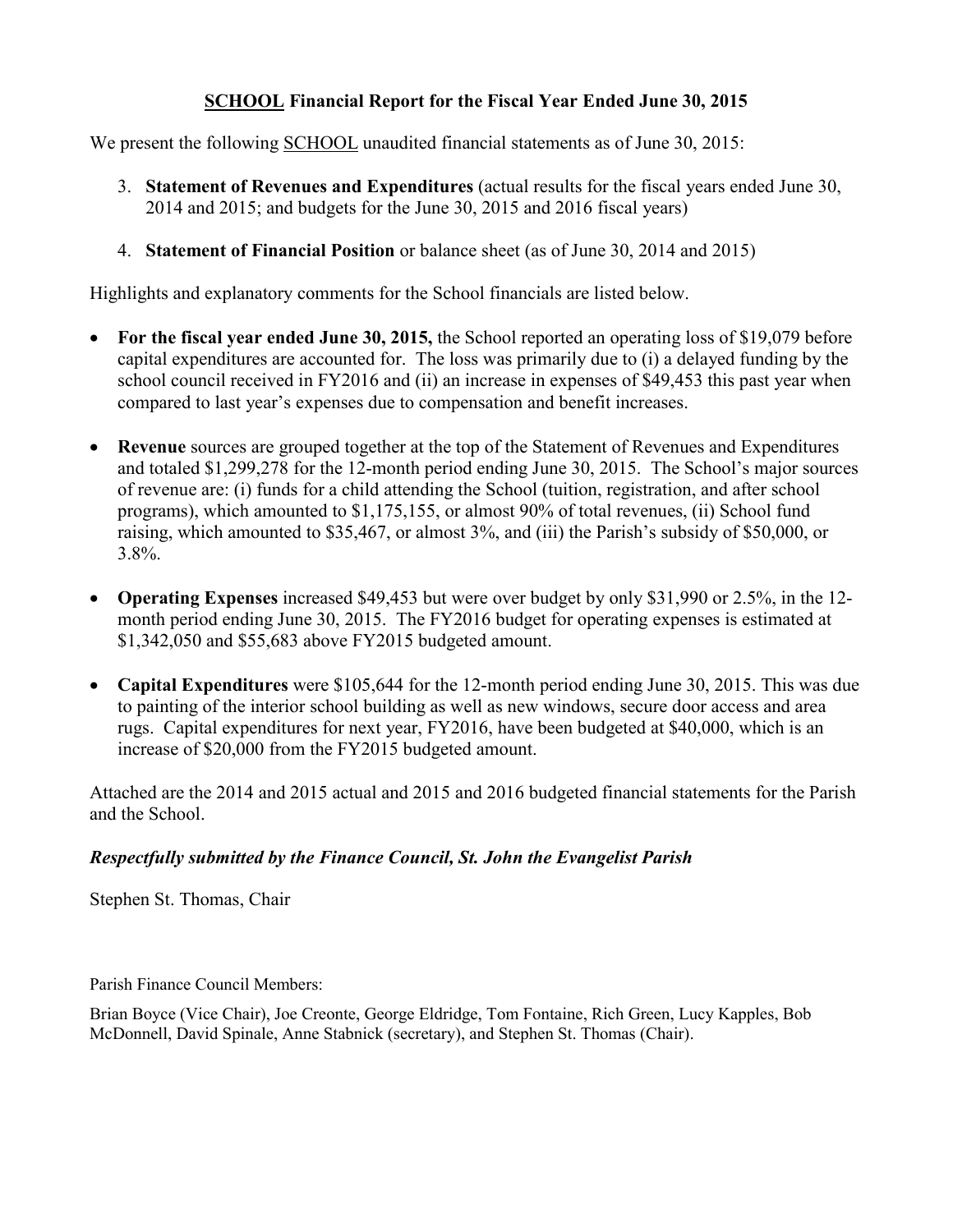#### **ST. JOHN THE EVANGELIST PARISH** *Statement of Revenue and Expenditures*

For the Year Ending June 30

|                                            | 2014        | 2015          | 2015          | 2016          |
|--------------------------------------------|-------------|---------------|---------------|---------------|
|                                            | Actual      | <b>Budget</b> | <b>Actual</b> | <b>Budget</b> |
| <b>REVENUE</b>                             | \$448,640   | \$432,000     | \$478,431     | \$440,000     |
| Offertory<br>Annual Appeal                 | 407,979     | 400,000       | 396,189       | 410,000       |
| Sacramental Offerings                      | 14,142      | 14,000        | 12,099        | 14,000        |
| Gifts/Donations                            | 86,605      | 38,400        | 52,981        | 29,000        |
| Religious Education                        | 42,804      | 46,700        | 46,882        | 48,000        |
| Interest Income                            | 3,348       | 3,700         | 4,109         | 3,550         |
| Miscellaneous                              | 20,960      | 5,000         | 67,967        | 3,100         |
| Catholic Appeal Rebate                     | 4,431       | 0             | 7,844         | 0             |
|                                            |             |               |               |               |
| <b>TOTAL REVENUE</b>                       | \$1,028,909 | \$939,800     | \$1,066,502   | \$947,650     |
|                                            |             |               |               |               |
| <b>OPERATING EXPENSES</b>                  |             |               |               |               |
| Salary and Salary Related:                 |             |               |               |               |
| Salary and Benefits                        | \$621,937   | \$619,068     | \$616,786     | \$595,380     |
| <b>Total Salary and Salary Related</b>     | \$621,937   | \$619,068     | \$616,786     | \$595,380     |
| <b>Other Operating Expenses</b>            |             |               |               |               |
| Administrative                             | \$96,314    | 42,900        | \$76,286      | 65,100        |
| Music & Liturgical                         | 24,300      | 20,950        | 20,895        | 16,300        |
| Religious Education                        | 20,387      | 20,000        | 7,830         | 7,750         |
| Rectory & Household                        | 39,460      | 37,890        | 19,572        | 20,570        |
| Property Maintenance                       | 109,848     | 89,430        | 105,910       | 135,250       |
| Parish Tithe                               | 46,274      | 44,012        | 46,276        | 45,600        |
| School                                     | 50,000      | 50,000        | 50,000        | 50,000        |
| Miscellaneous                              | 16,082      | 15,550        | 99,804        | 11,700        |
| <b>Total Other Operating Expense</b>       | \$402,665   | \$320,732     | \$426,573     | \$352,270     |
|                                            |             |               |               |               |
| TOTAL OPERATING EXPENSES                   | \$1,024,602 | \$939,800     | \$1,043,359   | \$947,650     |
|                                            |             |               |               |               |
| <b>Balance before Capital Improvements</b> | \$4,307     | 0             | \$23,144      | 0             |
| <b>Capital Expenditures</b>                | 0           | 0             | 0             | 0             |
| <b>Balance after Capital Expenditures</b>  | \$4,307     | \$0           | \$23,144      | \$0           |
| Surplus/(Deficit)                          | \$4,307     | \$0           | \$23,144      | \$0           |
|                                            |             |               |               |               |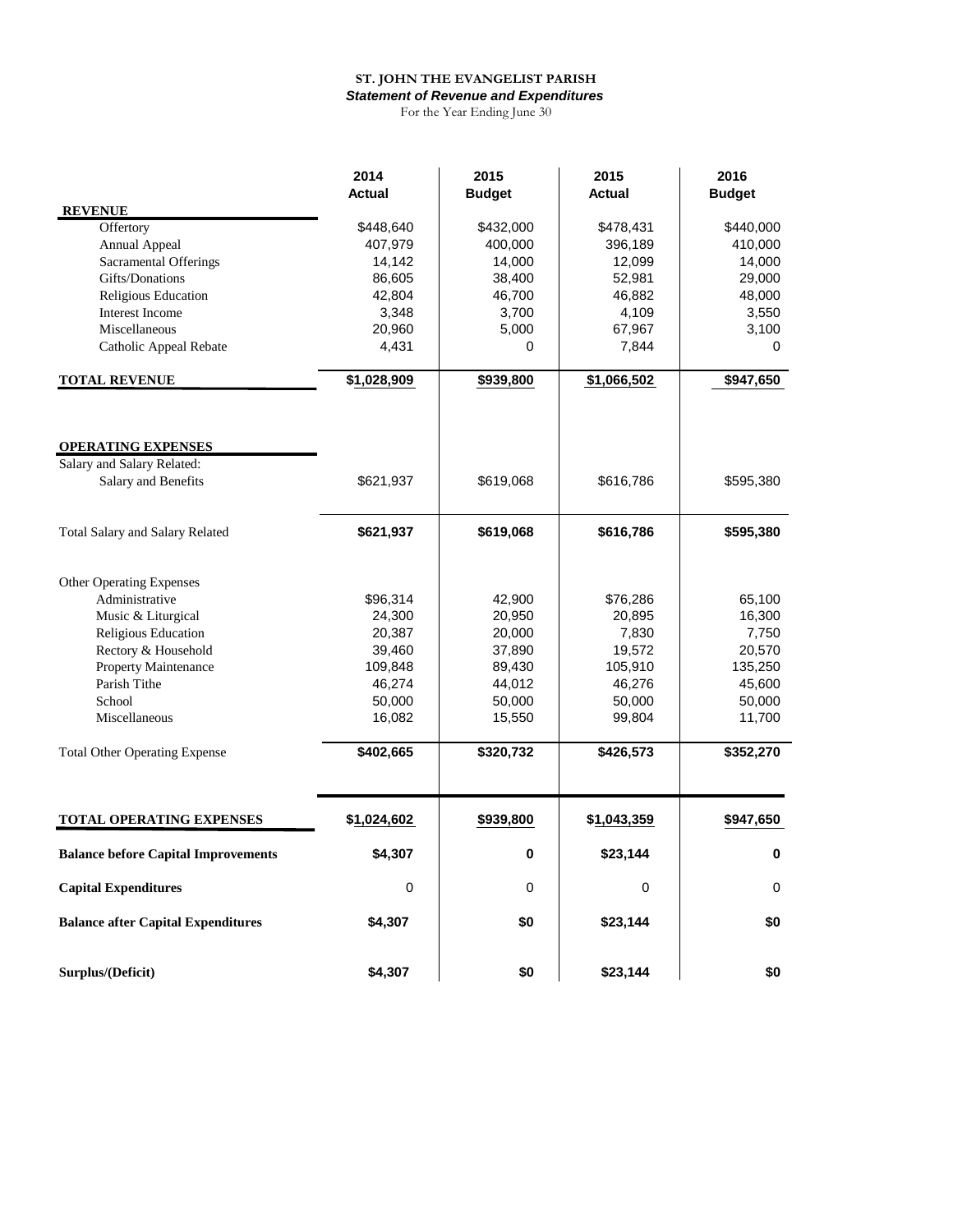#### **St. John the Evangelist Parish Statement of Financial Position**

|                                                             | June 30, 2014      | June 30, 2015      |
|-------------------------------------------------------------|--------------------|--------------------|
| <b>ASSETS</b>                                               |                    |                    |
|                                                             |                    |                    |
| <b>CASH AND CASH EQUIVALENTS</b>                            |                    |                    |
| <b>UNRESTRICTED</b><br><b>RESTRICTED - CAPITAL CAMPAIGN</b> | 501,480            | 500,315            |
| RESTRICTED TEMPORARILY                                      | 703,954<br>220,634 | 464,771<br>190,380 |
| RESTRICTED PERMANENTLY                                      | 31,176             | 31,223             |
| <b>ACCOUNTS RECEIVABLE</b>                                  | 6,450              | 6,450              |
|                                                             |                    |                    |
| <b>TOTAL ASSETS</b>                                         | \$1,463,694        | \$1,193,139        |
| <b>LIABILITIES</b>                                          |                    |                    |
| <b>ACCOUNTS PAYABLE and</b>                                 |                    |                    |
| <b>OTHER CURRENT LIABILITIES</b>                            | 10,526             | 19,583             |
| <b>DEPOSITS</b>                                             | 48,325             | 28,110             |
| <b>TOTAL LIABILITIES</b>                                    | 58,851             | 47,693             |
| <b>NET ASSETS</b>                                           |                    |                    |
| <b>UNRESTRICTED</b>                                         |                    |                    |
| DESIGNATED FOR CAPITAL EXPENDITURES                         | 116,415            | 116,589            |
| <b>UNDESIGNATED</b>                                         | 332,664            | 342,483            |
| <b>TOTAL UNRESTRICTED</b>                                   | 449,079            | 459,072            |
| <b>RESTRICTED</b>                                           |                    |                    |
| <b>CAPITAL CAMPAIGN</b>                                     | 703,954            | 464,771            |
| <b>TEMPORARILY</b>                                          | 220,634            | 190,380            |
| <b>PERMANENTLY</b>                                          | 31,176             | 31,223             |
| <b>TOTAL RESTRICTED</b>                                     | 955,764            | 686,374            |
| <b>TOTAL NET ASSETS</b>                                     | 1,404,843          | 1,145,446          |
| <b>TOTAL LIABILITIES &amp; NET ASSETS</b>                   | \$1,463,694        | \$1,193,139        |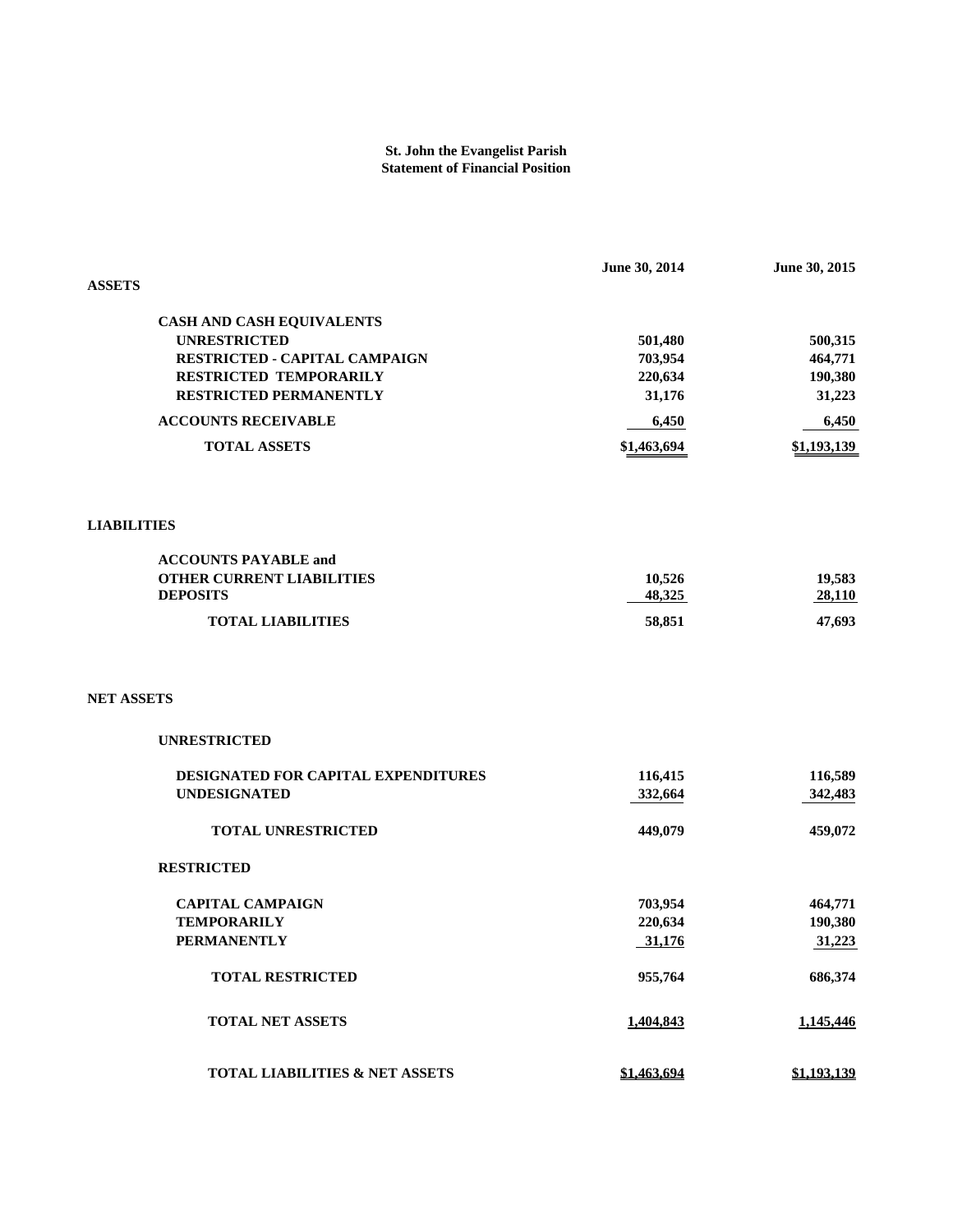### **ST. JOHN THE EVANGELIST SCHOOL**

*Statement of Revenue and Expenditures* For the Year Ending June 30

|                                            | 2014<br><b>Actual</b> | 2015<br><b>Budget</b> | 2015<br><b>Actual</b> | 2016<br><b>Budget</b> |
|--------------------------------------------|-----------------------|-----------------------|-----------------------|-----------------------|
| <b>REVENUE</b>                             |                       |                       |                       |                       |
| Tuition and Stay Day                       | \$1,100,449<br>80,156 | \$1,054,300           | \$1,066,810           | \$1,139,650           |
| Registration<br>After School Program       | 19,725                | \$80,000<br>25,000    | 93,055<br>15,290      | \$80,000<br>20,000    |
| Fees - Miscellaneous                       | 4,800                 | 4,500                 | 3,500                 | 10,000                |
| Gifts/Donations                            | 16,809                | 2,500                 | 14,270                | 0                     |
| <b>Interest Income</b>                     | 634                   | 700                   | 2,349                 | 2,000                 |
| Parish Transfer                            | 50,000                | 50,000                | 50,000                | 50,000                |
| School Council Fundraising Contribution    | 126,610               | 90,000                | 35,467                | 75,000                |
| <b>RCAB</b> Support                        | 13,479                | 14,000                | 11,000                | 14,000                |
| Miscellaneous                              | 5,473                 | 4,800                 | 7,538                 | 5,000                 |
| <b>TOTAL REVENUE</b>                       | \$1,418,135           | \$1,325,800           | \$1,299,278           | \$1,395,650           |
|                                            |                       |                       |                       |                       |
| <b>OPERATING EXPENSES</b>                  |                       |                       |                       |                       |
| Salary and Salary Related:                 |                       | \$950,467             |                       | \$994,095             |
| Exempt<br>Non Exempt                       | \$905,760<br>88,397   | 89,300                | \$971,863<br>77,737   | \$110,455             |
| <b>Contract Labor</b>                      | 16,889                | 13,500                | 19,540                | 11,000                |
|                                            |                       |                       |                       |                       |
| Total Salary and Salary Related            | \$1,011,046           | \$1,053,267           | \$1,069,140           | \$1,115,550           |
| Other Operating Expenses                   |                       |                       |                       |                       |
| Administrative                             | \$18,738              | \$19,000              | \$23,927              | \$19,500              |
| Texts, Instructional & Teaching Supplies   | 40,750                | 42,000                | 33,312                | 32,000                |
| Professional Memberships and Dues          | 8,957                 | 8,500                 | 9,172                 | 6,000                 |
| Property Maintenance                       | 140,717               | 137,100               | 142,893               | 138,000               |
| Technology                                 | 21,300                | 10,000                | 10,409                | 12,000                |
| Miscellaneous                              | 27,396                | 16,500                | 29,505                | 19,000                |
| School Council Expense                     |                       |                       |                       |                       |
| <b>Total Other Operating Expense</b>       | \$257,858             | \$233,100             | \$249,218             | \$226,500             |
| TOTAL OPERATING EXPENSES                   | \$1,268,904           | \$1,286,367           | \$1,318,357           | \$1,342,050           |
| <b>Balance before Capital Expenditures</b> | 149,231               | 39,433                | (\$19,079)            | 53,600                |
| <b>Capital Expenditures</b>                | $\boldsymbol{0}$      | 20,000                | 105,644               | 40,000                |
|                                            |                       |                       |                       |                       |
| <b>Balance after Capital Expenditures</b>  | \$149,231             | \$19,433              | (\$124,724)           | \$13,600              |
| Surplus/(Deficit)                          | \$149,231             | \$19,433              | (\$124, 724)          | \$13,600              |